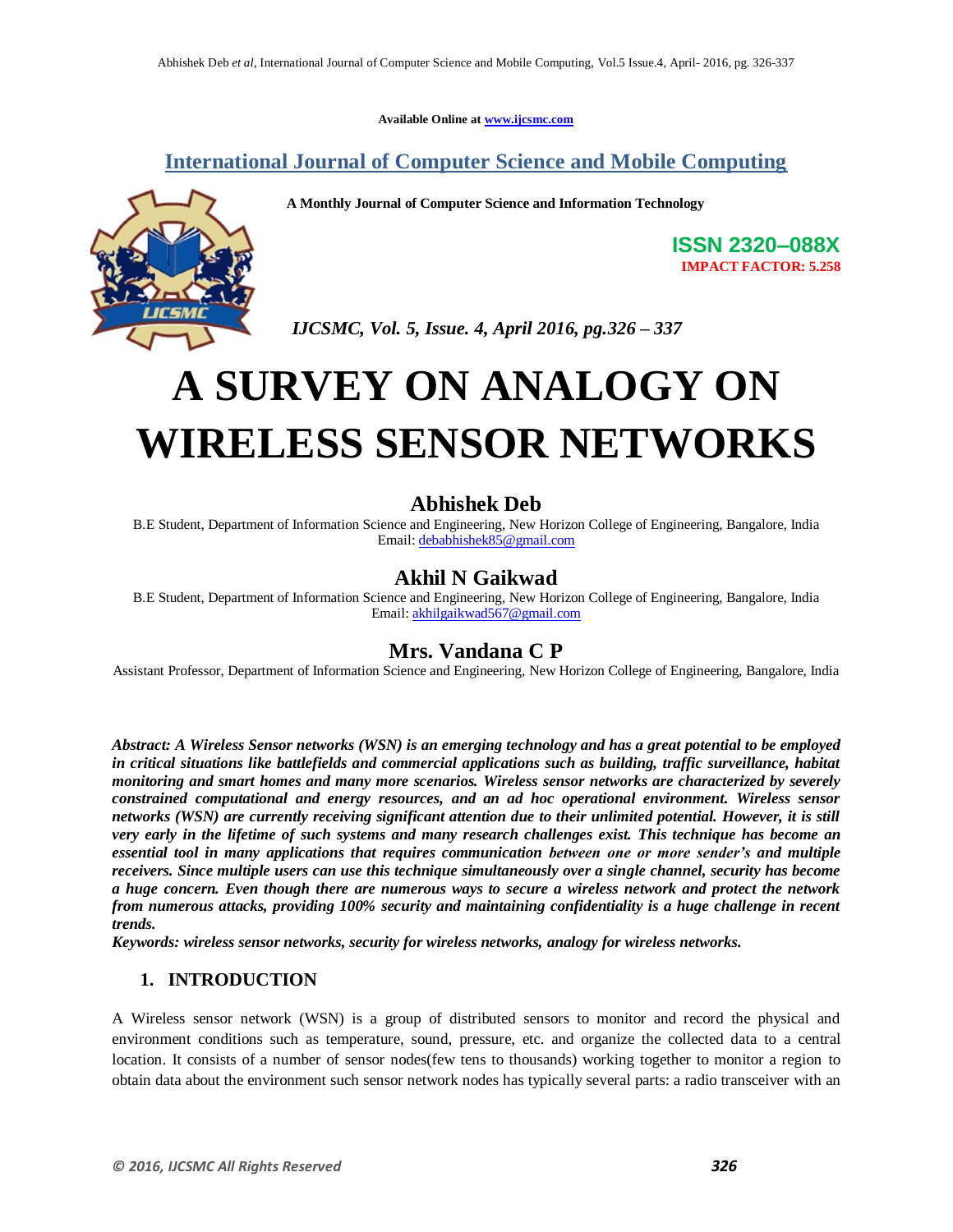internal antenna or connection to an external antenna, a microcontroller, an electronic circuit for interfacing with the sensors and an energy source, usually a battery or an embedded form of energy harvesting.

 WSN are usually highly susceptible to collusion attacks thus ascertaining trustworthiness of data and reputation of sensor nodes is crucial for WSN. As the performance of very low power processors dramatically improves, future aggregator nodes will be capable of performing more sophisticated data aggregation algorithms, thus making WSN less vulnerable to attacks. Iterative filtering algorithms simultaneously aggregate data from multiple sources and provide trust assessment of these sources, usually in a form of corresponding weight factors assigned to data provided by each source. To address security issues, an improvement for iterative filtering techniques is proposed by providing an initial approximation for such algorithms which makes them not only collusion robust, but also more accurate and faster converging.

Due to a need for robustness of monitoring and low cost of the nodes, wireless sensor networks are usually redundant. Data from multiple sensors is aggregated at an aggregator node which then forwards to the base station only the aggregate values. At present, due to limitations of the computing power and energy resource of sensor nodes, data is aggregated by extremely simple algorithms such as averaging. However, such aggregation is known to be very vulnerable to faults, and more importantly, malicious attacks. This cannot be remedied by cryptographic methods, because the attackers generally gain complete access to information stored in the compromised nodes. For that reason data aggregation at the aggregator node has to be accompanied by an assessment of trustworthiness of data from individual sensor nodes. Thus, better, more sophisticated algorithms are needed for data aggregation in the future WSN.

In the presence of stochastic errors such algorithm should produce estimates which are close to the optimal ones in information theoretic sense. Thus, for example, if the noise present in each sensor is a Gaussian independently distributed noise with zero mean, then the estimate produced by such an algorithm should have a variance close to the Cramer- Rao lower bound (CRLB) [2], i.e, it should be close to the variance of the Maximum Likelihood Estimator (MLE). However, such estimation should be achieved without supplying to the algorithm the variances of the sensors, unavailable in practice.

The algorithm should also be robust in the presence of non-stochastic errors, such as faults and malicious attacks, and, besides aggregating data, such algorithm should also provide an assessment of the reliability and trustworthiness of the data received from each sensor node.

Trust and reputation systems have a significant role in supporting operation of a wide range of distributed systems, from wireless sensor networks and e-commerce infrastructure to social networks, by providing an assessment of trustworthiness of participants in such distributed systems. A trustworthiness assessment at any given moment represents an aggregate of the behaviour of the participants up to that moment and has to be robust in the presence of various types of faults and malicious behaviour. There are a number of incentives for attackers to manipulate the trust and reputation scores of participants in a distributed system, and such manipulation can severely impair the performance of such a system [3]. The main target of malicious attackers are aggregation algorithms of trust and reputation systems [4].

## **1.1 Types of WSNs (Wireless Sensor Networks)**

The types of Wireless Sensor Network(WSN) are depended on the environment so that they can be deployed underwater, underground, on land, and so on. They are:-

- 1. Terrestrial WSNs
- 2. Underground WSNs
- 3. Underwater WSNs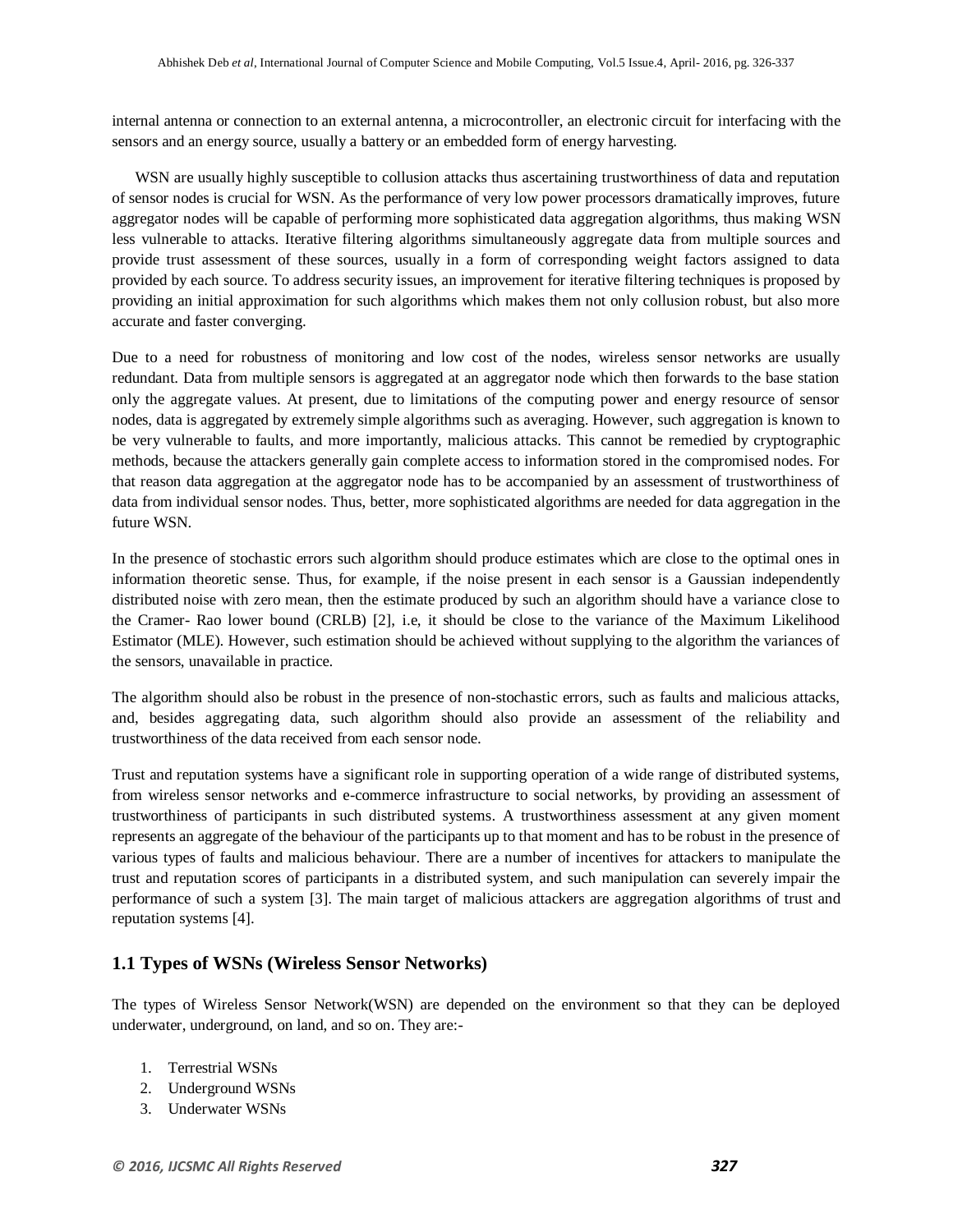- 4. Multimedia WSNs
- 5. Mobile WSNs

#### 1. Terrestrial WSNs

Terrestrial WSNs are capable of communicating base stations efficiently, and consist of hundreds to thousands of wireless sensor nodes deployed either in unstructured (ad hoc) or structured (Preplanned) manner. In an unstructured mode, the sensor nodes are randomly distributed within the target area that is dropped from a fixed plane. The preplanned or structured mode considers optimal placement, grid placement, and 2D, 3D placement models.

In this WSN, the [battery](https://www.elprocus.com/battery-charger-timer-tips/) power is limited; however, the battery is equipped with solar cells as a secondary power source. The Energy conservation of these WSNs is achieved by using low duty cycle operations, minimizing delays, and optimal routing, and so on.

#### 2. Underground WSNs:-

The underground wireless sensor networks are more expensive than the terrestrial WSNs in terms of deployment, maintenance, and equipment cost considerations and careful planning. The WSNs networks consist of a number of sensor nodes that are hidden in the ground to monitor underground conditions. To relay information from the sensor nodes to the base station, additional sink nodes are located above the ground.



fig :-Underground WSNs

The underground wireless sensor networks deployed into the ground are difficult to recharge. The sensor battery nodes equipped with a limited battery power are difficult to recharge. In addition to this, the underground environment makes wireless communication a challenge due to high level of attenuation and signal loss.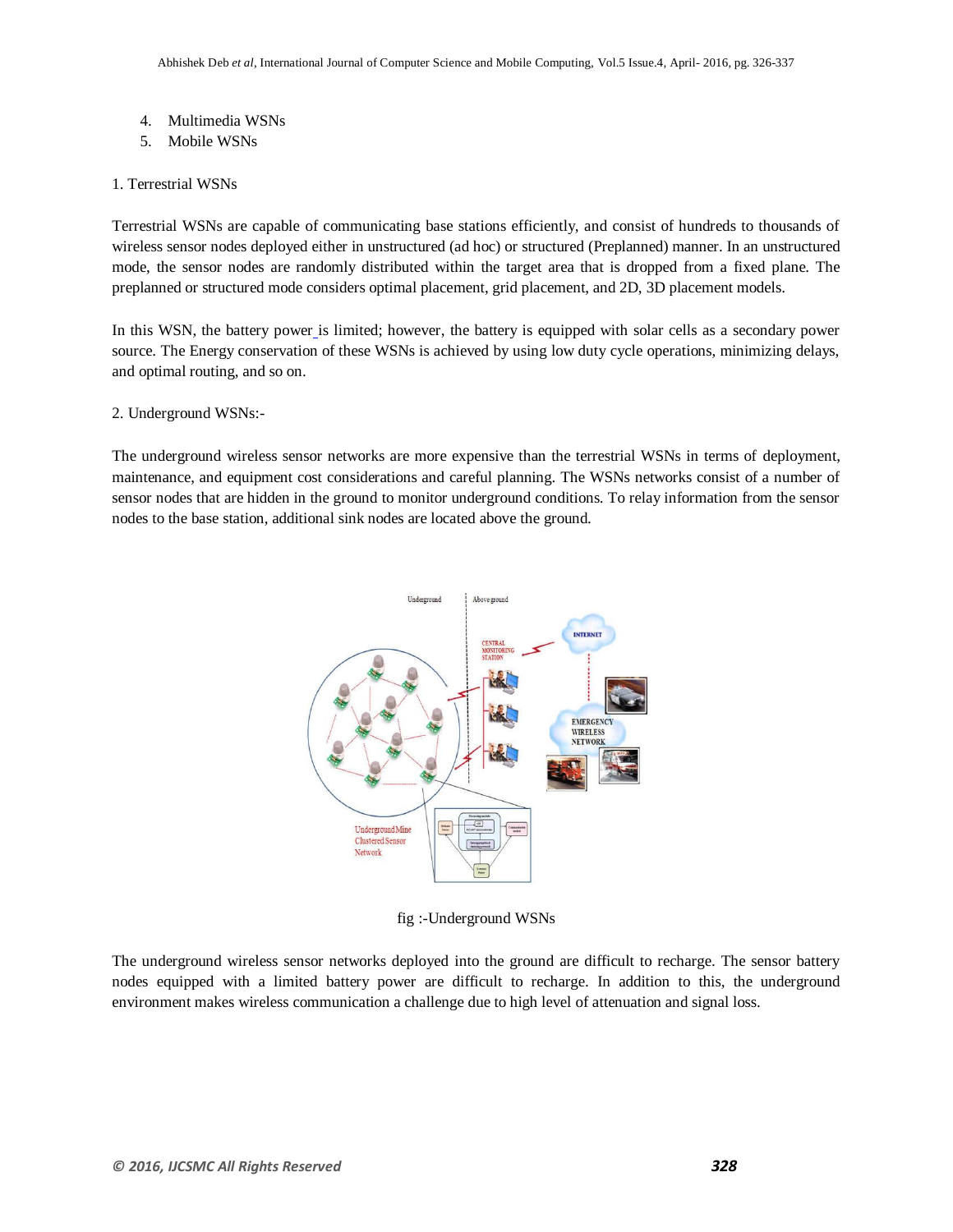#### 3. Under Water WSNs:-

More than 70% of the earth is occupied with water. These networks consist of a number of sensor nodes and vehicles deployed under water. Autonomous underwater vehicles are used for gathering data from these sensor nodes. A challenge of underwater communication is a long propagation delay, and bandwidth and sensor failures.

Under water WSNs are equipped with a limited battery that cannot be recharged or replaced. The issue of energy conservation for under water WSNs involves the development of underwater communication and networking techniques.



#### fig:- Underwater WSNs

4. Multimedia WSNs:- Multimedia wireless sensor networks have been proposed to enable tracking and monitoring of events in the form of multimedia, such as imaging, video, and audio. These networks consist of low-cost sensor nodes equipped with microphones and cameras. These nodes are interconnected with each other over a wireless connection for data compression, data retrieval and correlation.

The challenges with the multimedia WSN include high energy consumption, high bandwidth requirements, data processing and compressing techniques. In addition to this, multimedia contents require high bandwidth for the contents to be delivered properly and easily.



fig :-Multimedia WSNs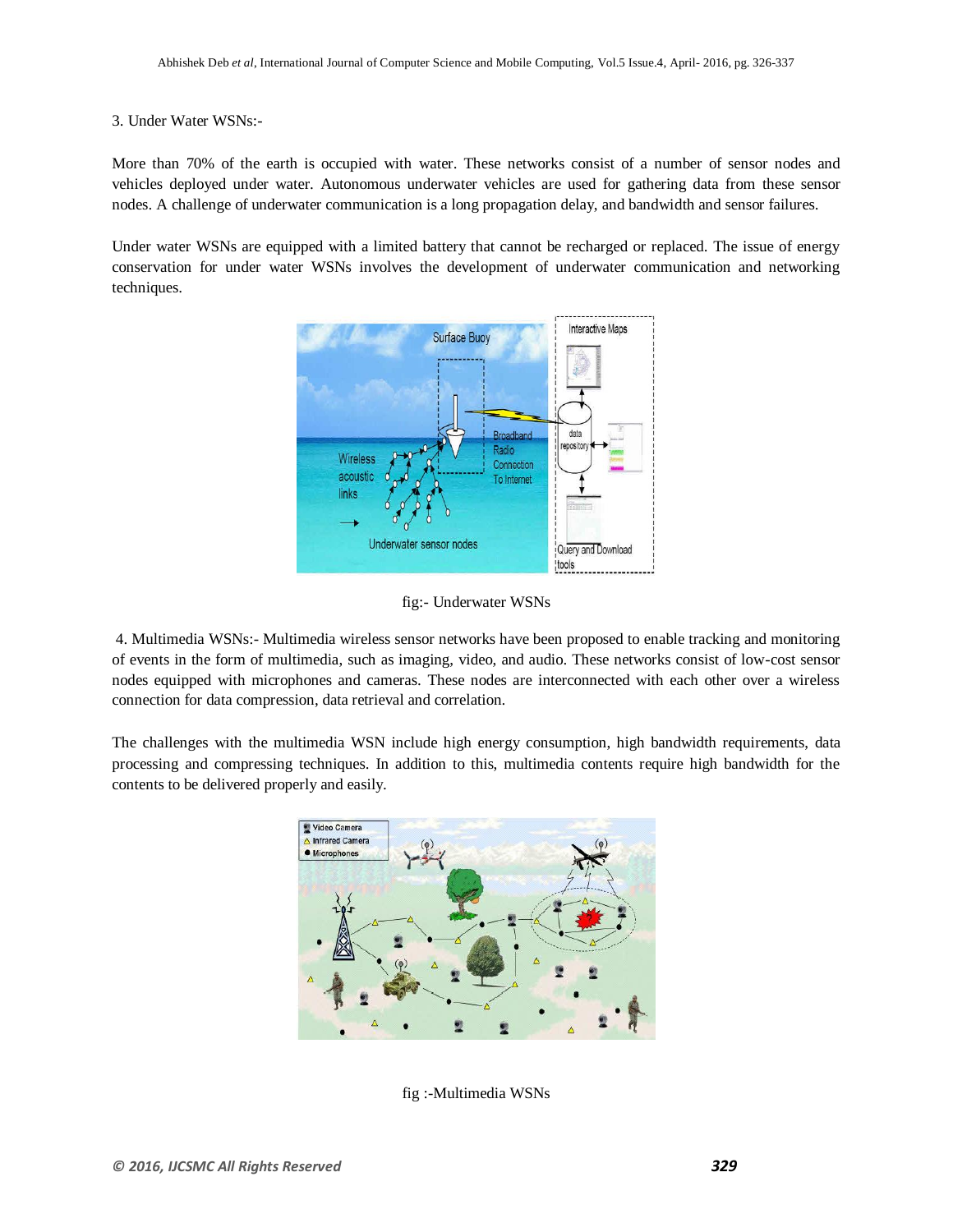#### 5. Mobile WSNs

These networks consist of a collection of sensor nodes that can be moved on their own and can be interacted with the physical environment. The mobile nodes have the ability to compute sense and communicate.

The mobile wireless sensor networks are much more versatile than the static sensor networks. The advantages of MWSN over the static wireless sensor networks include better and improved coverage, better energy efficiency, superior channel capacity, and so on.

#### **2. Types of Attacks in WSN**

#### **2.1. Passive and active attacks criteria**

Attacks can be classified into two major categories, according the interruption of communication act, namely passive attacks and active attacks.

Passive attack obtain data exchanged in the network without interrupting the communication. When it is referred to an active attack it can be affirmed that the attack implies the disruption of the normal functionality of the network, meaning information interruption, modification, or fabrication. Examples of passive attacks are traffic analysis, and traffic monitoring. Examples of active attacks include jamming, impersonating, modification, denial of service (DoS), and message replay. Traffic analysis: Traffic analysis is the process of intercepting and examining messages in order to deduce information from patterns in communication.

Denial-of-service attack (DoS attack) or distributed denial-of-service attack (DDoS attack): A Denial-of service attack (DoS attack) or distributed denial-of service attack (DDoS attack) is an attempt to make a computer resource unavailable to its intended users. Although the means to carry out, motives for, and targets of a DoS attack may vary, it generally consists of the concerted efforts of a person or persons to prevent an Internet site or service from functioning efficiently or at all, temporarily or indefinitely. Perpetrators of DoS

attacks typically target sites or services hosted on high profile web servers such as banks, credit card payment gateways, and even root name servers [5] [6].

Replay attack: A replay attack is a breach of security in which information is stored without authorization and then retransmitted to trick the receiver into unauthorized operations such as false identification or authentication or a duplicate transaction. For example, messages from an authorized user who is logging into a network may be captured by an attacker and resent (replayed) the next day. Even though the messages may be encrypted, and the attacker may not know what the actual keys and passwords are, the retransmission of valid logon messages is sufficient to gain access to the network.

The attacks can also be classified into external attacks and internal attacks, according the domain of the attacks. Some papers refer to outsider and insider attacks. External attacks are carried out by nodes that do not belong to the domain of the network. Internal attacks are from compromised nodes, which are actually part of the network. Internal attacks are more severe when compared with outside attacks since the insider knows valuable and secret information, and possesses privileged access rights. Attacks on different layers of the Internet model: The attacks can be further classified according to the five layers of the Internet model. Table1 presents a classification of various.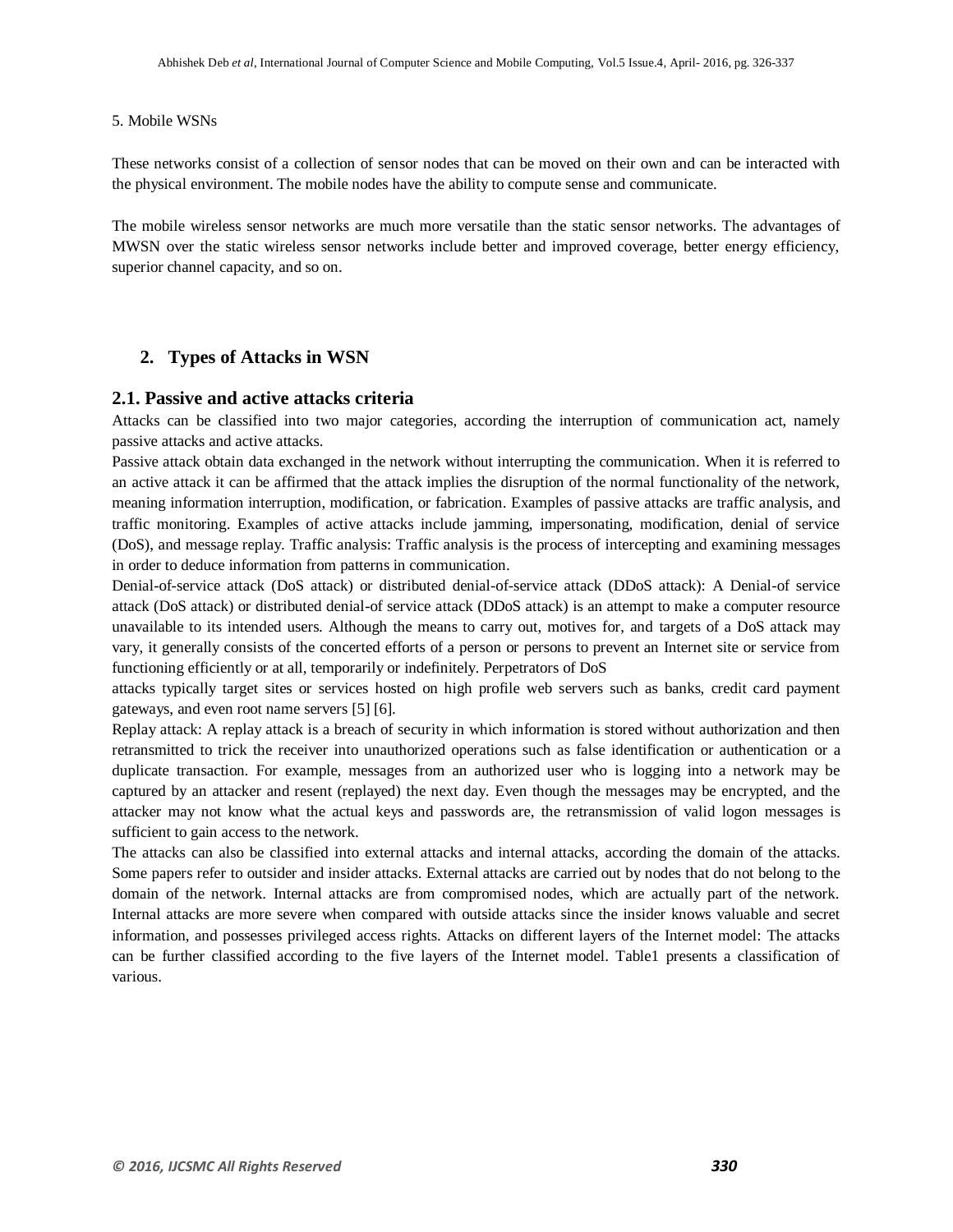| Layer                   | <b>Attacks</b>                                                                                       |
|-------------------------|------------------------------------------------------------------------------------------------------|
| Application<br>layer    | Repudiation, data corruption                                                                         |
| Transport<br>layer      | Session hijacking, SYN<br>flooding                                                                   |
| <b>Network</b><br>layer | Wormhole, blackhole,<br>Byzantine, flooding, resource<br>consumption, location<br>disclosure attacks |
| Data link<br>layer      | Traffic analysis, monitoring,<br>disruption MAC $(802.11)$ ,<br><b>WEP</b> weakness                  |
| Physical<br>layer       | Jamming, interceptions,<br>Eavesdropping                                                             |
| Multi-layer<br>attacks  | DoS, impersonation, replay,<br>man-in-the-middle                                                     |

Table 1 Security Attacks on Each Layer of the Internet Model

# **2.2. Cryptography and non-cryptography related attacks**

Some attacks are non-cryptography related, and others are cryptographic primitive attacks. Table 2 shows cryptographic primitive attacks and the examples.

| Cryptographic            | Examples                  |
|--------------------------|---------------------------|
| <b>Primitive Attacks</b> |                           |
|                          |                           |
| Pseudorandom             | Nonce, timestamp,         |
| number attack            | initialization vector (IV |
|                          |                           |
| Digital signature        | RSA signature,            |
| attack                   | ElGamal signature,        |
|                          | digital signature         |
|                          | standard (DSS)            |
|                          | SHA-0, MD4, MD5,          |
| Hash collision attack    | HAVAL-128.                |
|                          | <b>RIPEMD</b>             |
|                          |                           |

Table 2 Cryptographic Primitive Attacks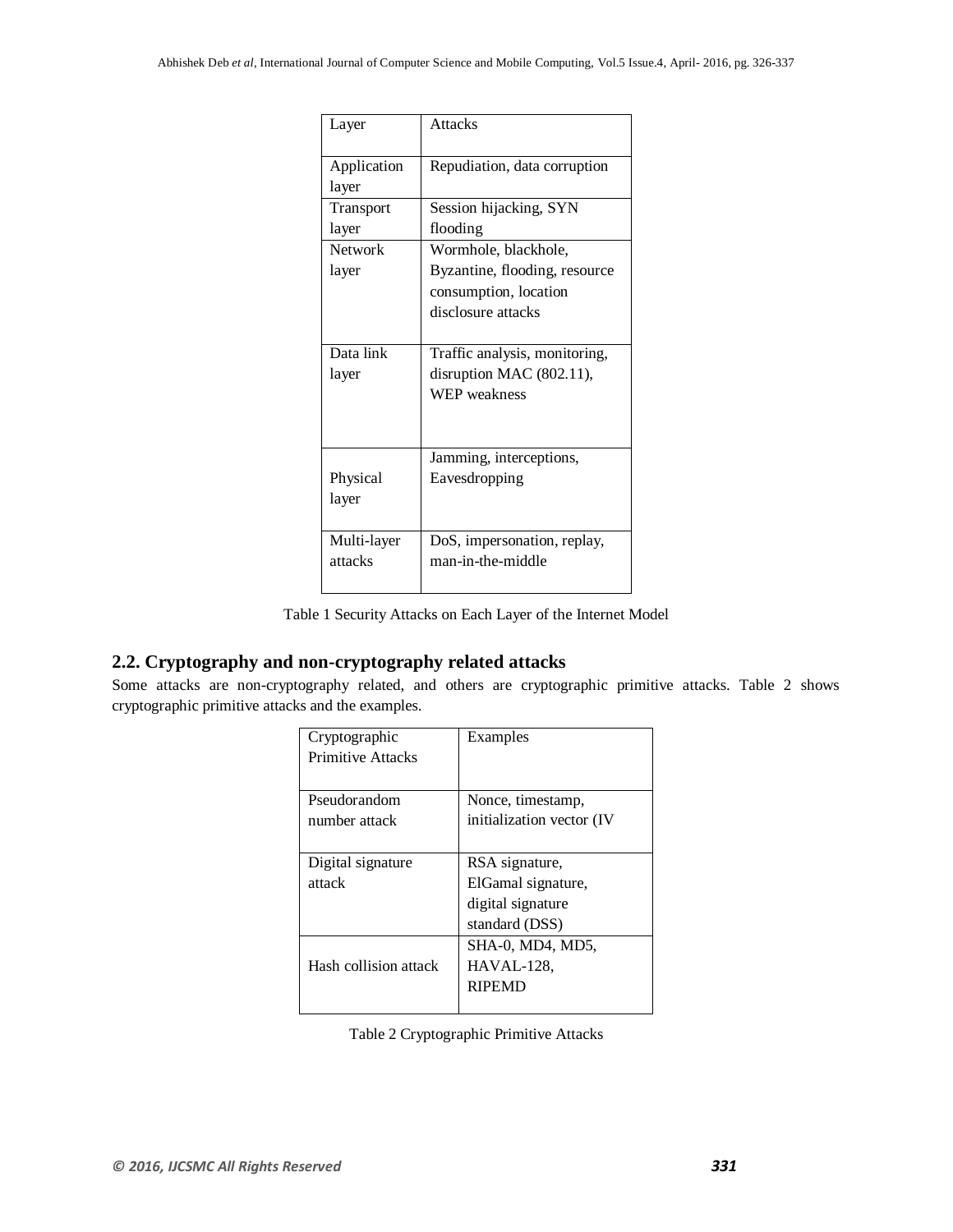## **2.3. Physical layer attacks**

Wireless communication is broadcast by nature. A common radio signal is easy to jam or intercept. An attacker could overhear or disrupt the service of a wireless network physically. Eavesdropping: Eavesdropping is the intercepting and security attacks on each layer of the Internet model. Some attacks can be launched at multiple layers

## **2.4. Link layer attacks**

The Mobile Ad Hoc Network (MANET) is an open multipoint peer-to-peer network architecture. Specifically, onehop connectivity among neighbors is maintained by the link layer protocols, and the network layer protocols extend the connectivity to other nodes in the network. Attacks may target the link layer by disrupting the cooperation of the layer's protocols. Wireless medium access control (MAC) protocols have to coordinate the transmissions of the nodes on the common transmission medium. Because a token-passing bus MAC protocol is not suitable for controlling a radio channel, IEEE 802.11 protocol is specifically devoted to wireless LANs. The IEEE 802.11 MAC protocol uses distributed contention resolution mechanisms for sharing the wireless channel. The IEEE 802.11 working group proposed two algorithms for contention resolution. One is a fully distributed access protocol called the distributed coordination function (DCF). The other is a centralized access protocol called the point coordination function (PCF). PCF requires a central decision maker such as a base station. DCF uses a carrier sense multiple access/collision avoidance protocol (CSMA/CA) for resolving channel contention among multiple wireless hosts.

## **2.5. Network layer attacks**

A variety of attacks targeting the network layer have been identified and heavily studied in research papers. By attacking the routing protocols, attackers can absorb network traffic, inject themselves into the path between the source and destination, and thus control the network traffic flow. The traffic packets could be forwarded to a nonoptimal path, which could introduce significant delay. In addition, the packets could be forwarded to nonexistent path and get lost. The attackers can create routing loops, introduce severe network congestion, and channel contention into certain areas. Multiple colluding attackers may even prevent a source node from finding any route to the destination, causing the network to partition, which triggers excessive network control traffic, and further intensifies network congestion and performance degradation Attacks at the routing discovery phase: There are malicious routing attacks that target the routing discovery or maintenance phase by not following the specifications of the routing protocols. Routing message flooding attacks, such as hello flooding, RREQ flooding, acknowledgement flooding, routing table overflow, routing cache poisoning, and routing loop are simple examples of routing attacks targeting the route discovery phase. Proactive routing algorithms, such as DSDV and OLSR, attempt to discover routing information before it is needed, while reactive algorithms, such as DSR and AODV, create routes only when they are needed. Thus, proactive algorithms performs worse than on demand schemes because they do not accommodate the dynamic of WSN and MANETs, clearly proactive algorithms require many costly broadcasts. Proactive algorithms are more vulnerable to routing table overflow attacks.

#### **2.6. Transport layer attacks**

The objectives of TCP-like Transport layer protocols in WSN include setting up of end-to-end connection, end toend reliable delivery of packets, flow control, congestion control, and clearing of end-to-end connection. Similar to TCP protocols in the Internet, the mobile node is vulnerable to the classic SYN flooding attack or session hijacking attacks [1] [3] [4]. However, a WSN has a higher channel error rate when compared with wired networks. Because TCP does not have any mechanism to distinguish whether a loss was caused by congestion, random error, or malicious attacks, TCP multiplicatively decreases its congestion window upon experiencing losses, which degrades network performance significantly.

SYN flooding attack: The SYN flooding attack is a denial-of-service attack. The attacker creates a large number of half-opened TCP connections with a victim node, but never completes the handshake to fully open the connection.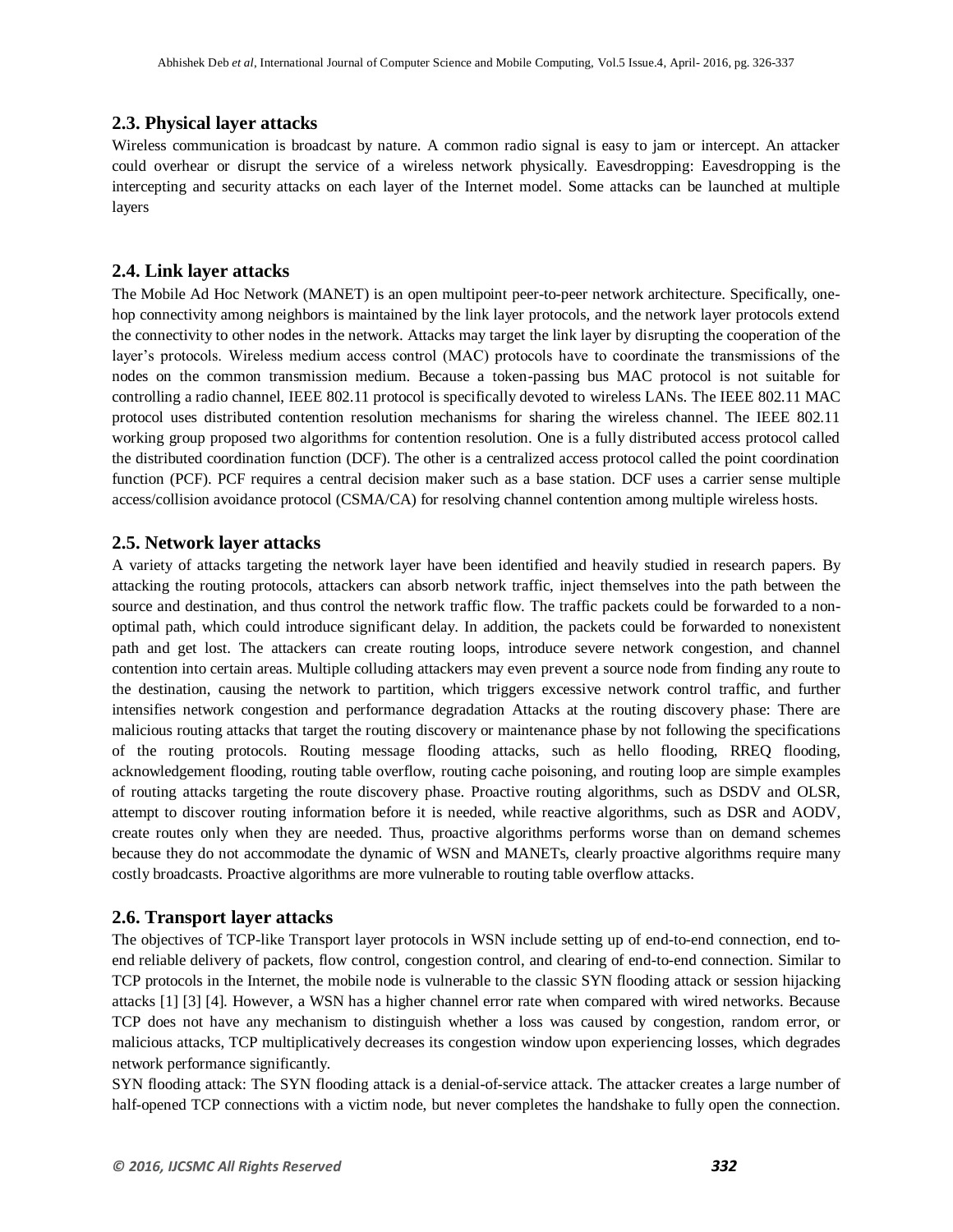For two nodes to communicate using TCP, they must first establish a TCP connection using a three-way handshake. The three messages exchanged during the handshake allow both nodes to learn that the other is ready to communicate and to agree on initial sequence numbers for the conversation. During the attack, a malicious node sends a large amount of SYN packets to a victim node, spoofing the return addresses of the SYN packets. The SYN-ACK packets are sent out from the victim right after it receives the SYN packets from the attacker and then the victim waits for the response of ACK packet. Without receiving the ACK packets, the half-open data structure remains in the victim node. If the victim node stores these half-opened connections in a fixed size table while it awaits the acknowledgement of the three-way handshake, all of these pending connections could overflow the buffer, and the victim node would not be able to accept any other legitimate attempts to open a connection.

Session hijacking: Session hijacking takes advantage of the fact that most communications are protected (by providing credentials) at session setup, but not thereafter. In the TCP session hijacking attack, the attacker spoofs the victim's IP address, determines the correct sequence number that is expected by the target and then performs a DoS attack on the victim. Thus the attacker impersonates the victim node and continues the session with the target.

## **2.7. Multi-layer attacks**

Some security attacks can be launched from multiple layers instead of a particular layer. Examples of multilayer attacks are denial of service (DoS), man-in-the middle, and impersonation attacks.

Denial of service: Denial of service (DoS) attacks could be launched from several layers. An attacker can employ signal jamming at the physical layer, which disrupts normal communications. At the link layer, malicious nodes can occupy channels through the capture effect, which takes advantage of the binary exponential scheme in MAC protocols and prevents other nodes from channel access. At the network layer, the routing process can be interrupted through routing control packet modification, selective dropping, table overflow, or poisoning. At the transport and application layers, SYN flooding, session hijacking, and malicious programs can cause DoS attacks.

Impersonation attacks: Impersonation attacks are launched by using other node's identity, such as MAC or IP address. Impersonation attacks sometimes are the first step for most attacks, and are used to launch further, more sophisticated attacks.

Man-in-the-middle attacks: An attacker sits between the sender and the receiver and sniffs any information being sent between two ends. In some cases the attacker may impersonate the sender to communicate with the receiver, or impersonate the receiver to reply to the sender.

## **2.8. Cryptographic primitive attacks**

Most security holes are due to poor implementation, i.e. weakness in security protocols. For example, authentication protocols and key exchange protocols are often the target of malicious attacks. Cryptographic primitives are considered to be secure; however, recently some problems were discovered, such as collision attacks on hash function, e.g. SHA-1. Pseudorandom number attacks, digital signature attacks, and hash collision attacks are discussed as following.

Pseudorandom number attacks: To make packets fresh, a timestamp or random number (nonce) is used to prevent a replay attack. The session key is often generated from a random number. In the public key infrastructure the shared secret key can be generated from a random number too. The conventional random number generators in most programming languages are designed for statistical randomness, not to resist prediction by cryptanalysts. In the optimal case, random numbers are generated based on physical sources of randomness that cannot be predicted. The noise from an electronic device or the position of a pointer device is a source of such randomness. However, true random numbers are difficult to generate. When true physical randomness is not available, pseudorandom numbers must be used. Cryptographic pseudorandom generators typically have a large pool (seed value) containing randomness.

Digital signature attacks: The RSA public key algorithm can be used to generate a digital signature. The signature scheme has one problem: it could suffer the blind signature attack. The user can get the signature of a message and use the signature and the message to fake another message's signature. The attack models for digital signature can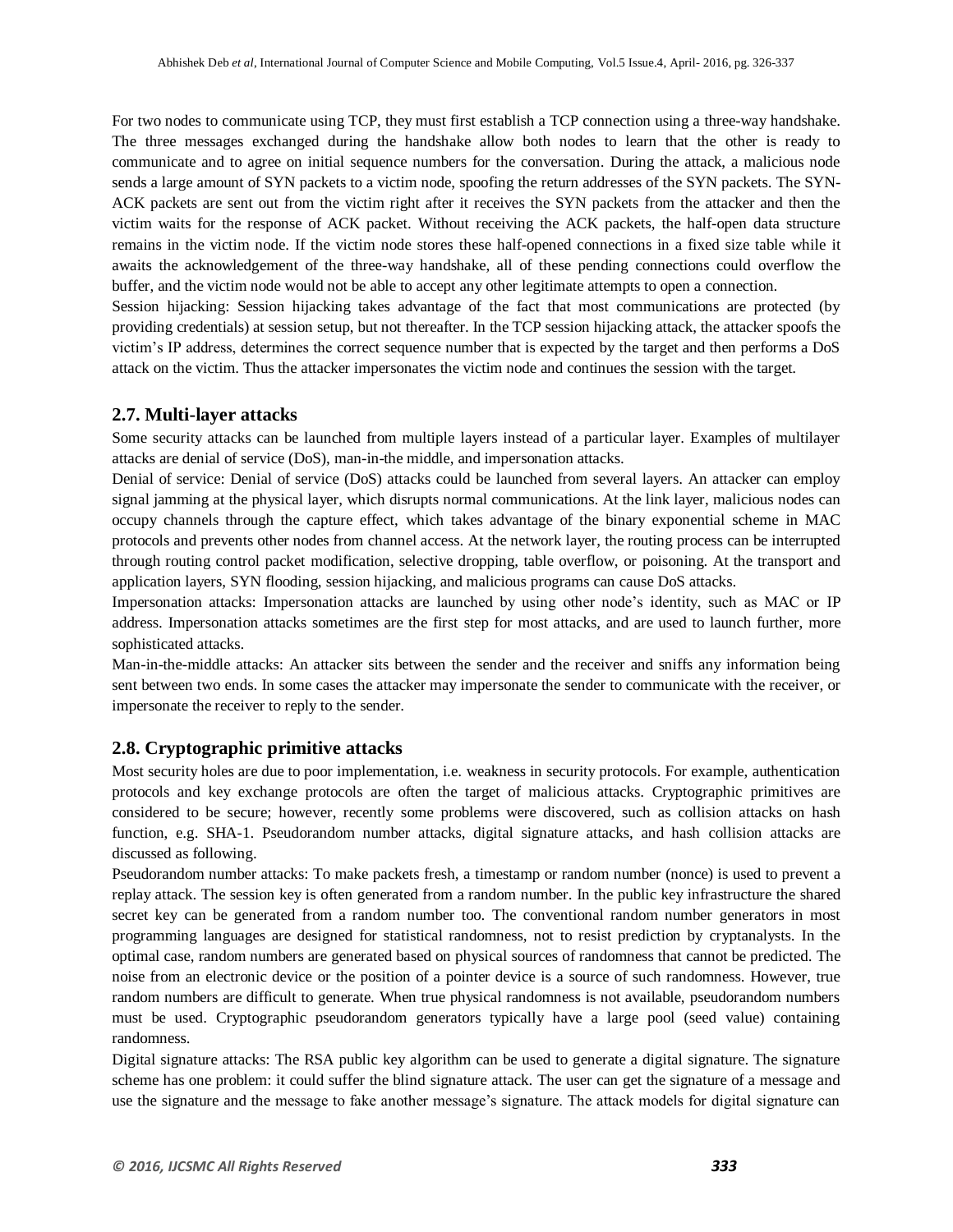be classified into known-message, chosen-message, and key- only attacks. In the known message attack, the attacker knows a list of messages previously signed by the victim. In the chosen-message attack, the attacker can choose a specific message that it wants the victim to sign. But in the key-only attack, the adversary only knows the verification algorithm, which is public. Hash collision attacks: The goal of a collision attack is to find two messages with the same hash, but the attacker cannot pick what the hash will be. Collision attacks were announced in SHA-0, MD4, MD5, HAVAL-128, and RIPEMD. Normally all major digital signature techniques (including DSA and RSA) involve first hashing the data and then signing the hash value.

# **3. COLLUSION ATTACK**

Sensors are usually deployed in unattended or even hostile environments, and an adversary may capture or compromise sensor nodes. Node compromise [5] occurs when an attacker gains control of a node in the network after deployment. Once in control of that node, the attacker can alter the node to listen to information in the network, input malicious data, cause DOS, black hole, or any one of a number of attacks on the network. Once this happens, the compromised nodes can easily inject false data reports of nonexistent events. Even worse, when an adversary compromises more nodes and combines all the obtained secret keys, the adversary can freely forge the event reports which not only "happen" at the locations where the nodes are compromised, but also at arbitrary locations in the field. These fabricated reports not only produce false alarms, but also waste valuable network resources, such as energy and bandwidth, when delivering the falsified reports to the base station. Therefore, it is important to design an effective filtering scheme to defend and minimize the impacts of false data injection attack.

The four main attacks caused by the compromised node are:

A compromised node purposely drops aggregation message.

A compromised node alters a message being relayed to the sink

A compromised node purposely falsifies its own sensed reading

A compromised node purposely falsifies the aggregate value it is relaying to its parent in a hierarchical network structure

| Layer-wise node | <b>Compromisation attack</b>                                                                |
|-----------------|---------------------------------------------------------------------------------------------|
| Physical layer  | Jamming attack                                                                              |
| Data Link layer | Jamming attack, collision<br>attack                                                         |
| Network Layer   | False<br>routing<br>information.<br>selective<br>forwarding,<br>disrupt<br>routing protocol |
| Transport layer | False<br>data<br>injection,<br>Packet<br>dropping,<br>Interrogation attack                  |

Table 1: Layer-wise node and its compromisation attack.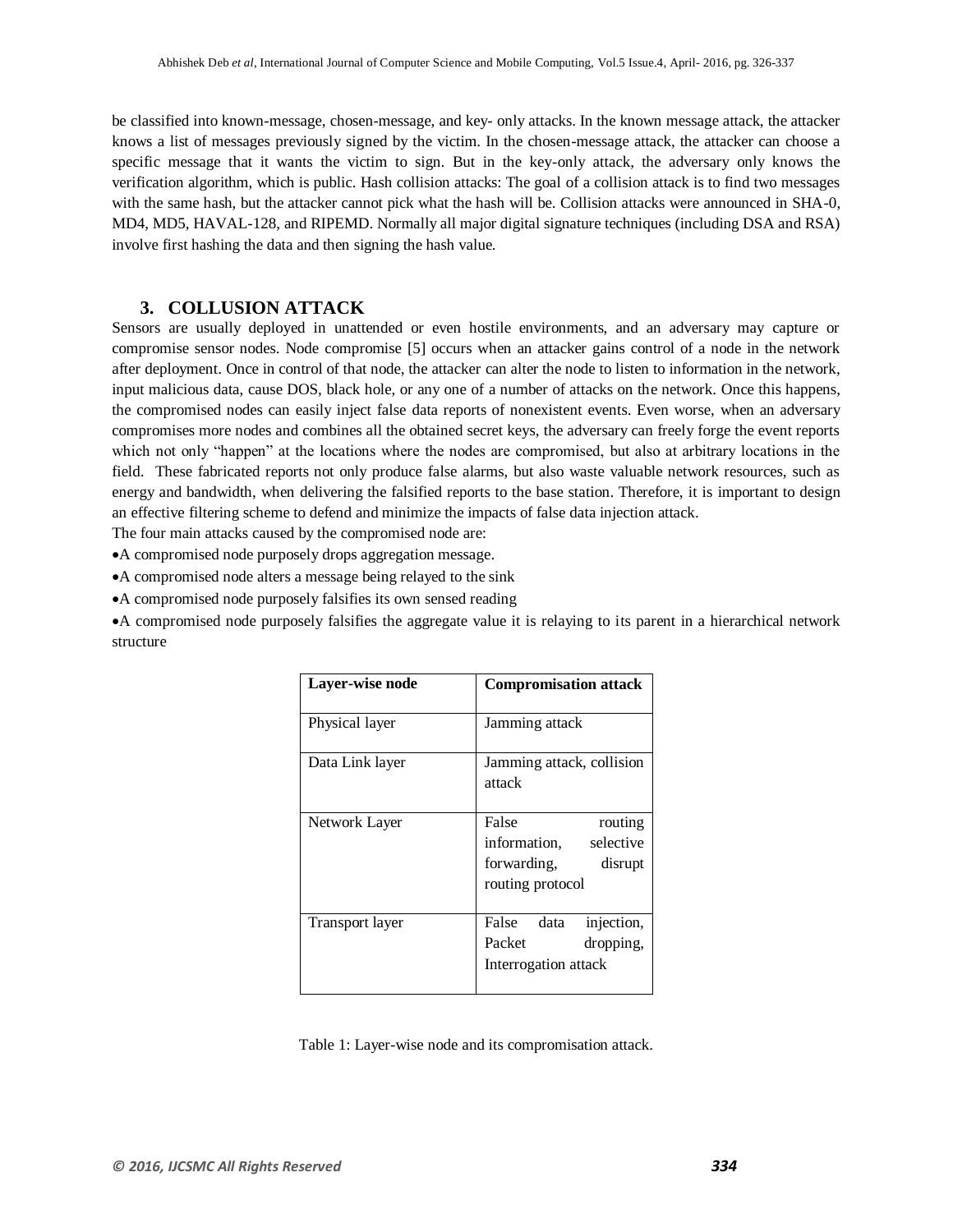# **4. APPLICATIONS OF WSN**

Wireless sensor network has a lots of applications like security, monitoring, biomedical research, tracking etc. basically these application are used on emergency services. The applications of the sensor network are categorized into various classes such as Environmental data collection, Military applications, Security monitoring, sensor node tracking, health application, home application, and hybrid networks.

# **i. Environmental Data Collection**

Environmental data collection application are used to collect various sensor data in a period of time. In the environmental data collection application, a large number of nodes continuously sensing and transmitting data back to a set of base stations that store the data using traditional methods. In typical usage scenario, the nodes will be evenly distributed over an outdoor environment. In environmental monitoring applications, it is not essential that the nodes develop the optimal routing strategies on their own. Instead, it may be possible to calculate the optimal routing topology outside of the network and then communicate the necessary sensor data to the nodes as required. This is possible because the physical topology of the network is relatively constant. While the time variant nature of RF communication may cause connectivity between two nodes to be intermittent, the overall topology of the network will be relatively stable.

# **ii. Military Applications**

Most of the elemental knowledge of sensor networks is basic on the defence application at the beginning, especially two important programs the Distributed Sensor Networks (DSN) and the Sensor Information Technology form the Defence Advanced Research Project Agency (DARPA), sensor networks are applied very successfully in the military sensing. Now wireless sensor networks can be an integral part of military command, control, communications, computing, intelligence, surveillance, reconnaissance and targeting systems. In the battlefield context, rapid deployment, self-organization, fault tolerance security of the network should be required. The sensor devices or nodes should provide following services: like Monitoring friendly forces, equipment and ammunition, Battlefield surveillance, Reconnaissance of opposing forces, Targeting, Battle damage assessment Nuclear, biological and chemical attack detection reconnaissance.

## **iii. Security Monitoring**

Security monitoring networks are collected of nodes that are placed at fixed locations throughout an environment that continually monitor one or more sensors to detect an anomaly. A key difference between security monitoring and environmental monitoring is that security networks are not actually collecting any data. This has a significant impact on the optimal network architecture. Each node has to frequently check the status of its sensors but it only has to transmit a data report when there is a security violation. The immediate and reliable communication of alarm messages is the primary system requirement. These are "report by exception" networks. It is confirmed that each node is still present and functioning. If a node were to be disabled or fail, it would represent a security violation that should be reported. For security monitoring applications, the network must be configured so that nodes are responsible for confirming the status of each other. The optimal topology of a security monitoring network will look quite different from that of a data collection network. In a collection tree, each node must transmit the data of all of its decedents. The accepted norm for security systems today is that each sensor should be checked approximately once per hour. In security networks, a vast majority of the energy will be spend on confirming the functionality of neighboring nodes and in being prepared to instantly forward alarm announcements. Actual data transmission will consume a small fraction of the network energy.

## **iv. Node tracking scenarios**

There are many condition where one would like to track the location of important assets or personnel. Current inventory control systems attempt to track objects by recording the last checkpoint that an object passed through. However, with these systems it is not possible to determine the current location of an object. For example, UPS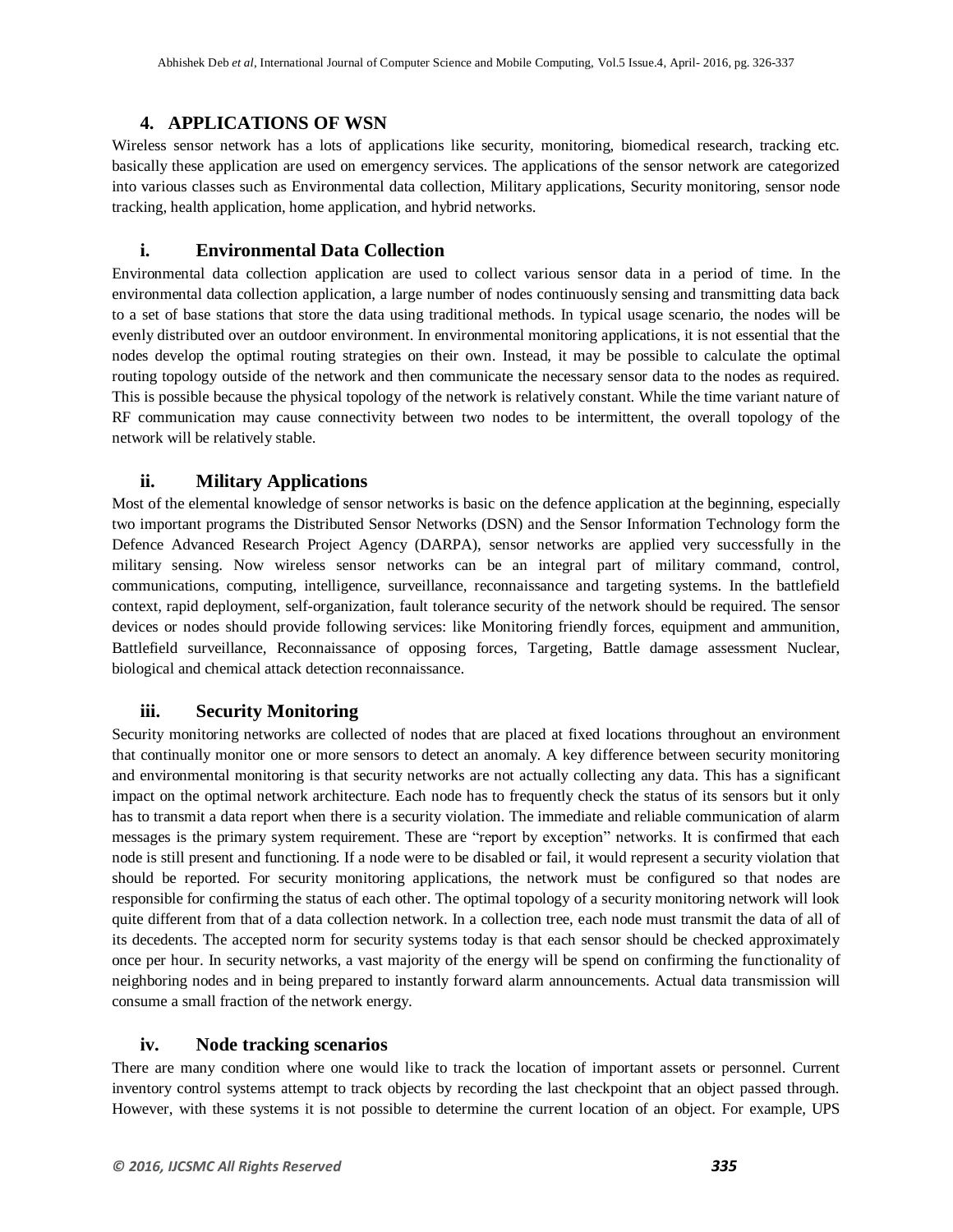tracks every shipment by scanning it with a barcode whenever it passes through routing centers. The system breaks down when objects do not flow from checkpoint to checkpoint. In typical work environments it is impractical to expect objects to be continuously passed through checkpoints. With wireless sensor networks, objects can be tracked by simply tagging them with a small sensor node. The sensor node will be tracked as it moves through a field of sensor nodes that are deployed in the environment at known locations. Instead of sensing environmental data, these nodes will be deployed to sense the RF messages of the nodes attached to various objects. The nodes can be used as active tags that announce the presence of a device. A database can be used to record the location of tracked objects relative to the set of nodes at known locations. With this system, it becomes possible to ask where an object is currently, not simply where it was last scanned . Unlike sensing or security networks, node tracking applications will continually have topology changes as nodes move through the network. While the connectivity between the nodes at fixed locations will remain relatively stable, the connectivity to mobile nodes will be continually changing.

## **v. Health Applications**

Sensor networks are also widely used in health care area. In some modern hospital sensor networks are constructed to monitor patient physiological data, to control the drug administration track and monitor patients and doctors and inside a hospital. In spring 2004 some hospital in Taiwan even use RFID basic of above named applications to get the situation at first hand. Long-term nursing home [9]: this application is focus on nursing of old people. In the town farm cameras, pressure sensors, orientation sensors and sensors for detection of muscle activity construct a complex network. They support fall detection, unconsciousness detection, vital sign monitoring and dietary/exercise monitoring.

## **vi. Home Application**

Along with developing commercial application of sensor network it is not so hard to image that Home application will step into our normal life in the future. Many concepts are already designed by researcher and architects, like "Smart Environment: Some are even realized. Let's see the concept "the intelligent home": After one day hard work you come back home. At the front door the sensor detects you are opening the door, then it will tell the electric kettle to boil some water and the air condition to be turned on. You sit in the sofa lazily. The light on the table and is automatically on because the pressure sensor under the cushion has detected your weight. The TV is also on. One sensor has monitored that you are sitting in front of it. "I'm simply roasting. The summer time in Asia is really painful."You think and turn down the temperature of the air condition. At the sometime five sensors in every corner in the room are measuring the temperature. Originally there is also sensor in the air condition. But it can only get the temperature at the edge of the machine not the real temperature in the room. So the sensors in the room will be detecting the environment. The air condition will turn to sleep mode until all the sensors get the right temperature. The light on the corridor, in the washing groom and balcony are all installed with sensor and they can be turned on or turn out automatically. Even the windows are also attached with vibratory sensors connected to police to against thief.

#### **REFERENCES**

#### **Journal Papers:**

[1] F.L. Lewis , Wireless Sensor Networks paper.

[2] S. Bandyopadhyay, E. J. Coyle, An energy efficient hierarchical clustering algorithm for wireless sensor networks, IEEE Conference on Computer

[3] Mike Horton, John Suh, Vision for Wireless Sensor Networks IEEE 2005. Communication (INFOCOM)

[4] F. Akyildiz and I.H. Kasimoglu, "Wireless Sensor and Actor Networks: Research Challenges,"; Ad Hoc Networks, vol. 2, no. 4, pp. 351-367, Oct. 2004.

[5] J. Yick, B. Mukherjee, D. Ghosal, Analysis of a Prediction-based Mobility Adaptive Tracking Algorithm, in: Proceedings of the IEEE Second International Conference on Broadband Networks (BROADNETS), Boston, 2005.